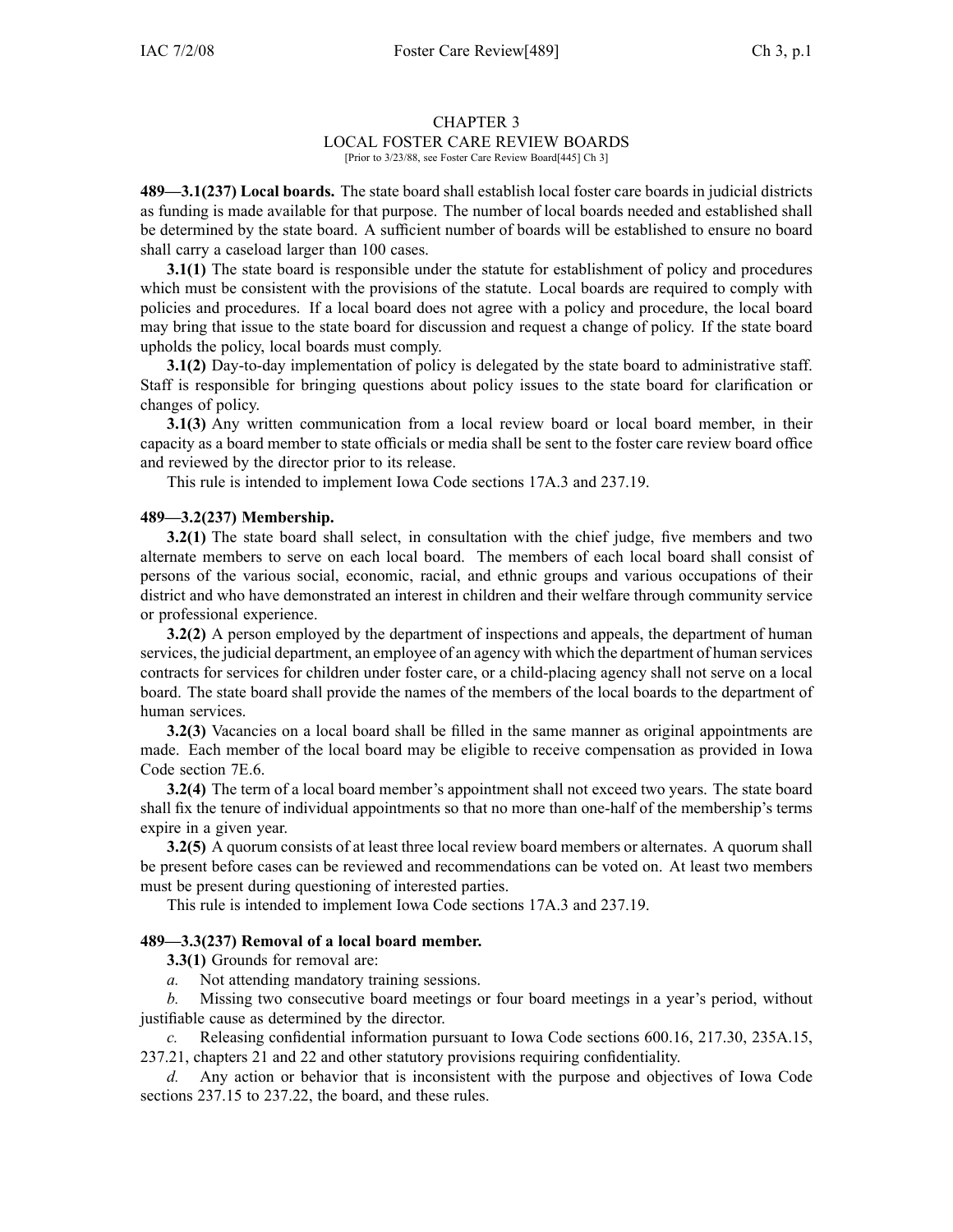**3.3(2)** The director shall write a letter requesting the state board to take action with specific cause and nature of the cause for removal of local board members. Copies of this reques<sup>t</sup> will be given to all state board members and the person in question at least 15 days in advance of the state board meeting where <sup>a</sup> decision will be made.

**3.3(3)** The person in question may enter written or oral testimony to the state board ten days in advance for the state board's consideration.

**3.3(4)** The state board shall make the final decision, with no further appeal available, when <sup>a</sup> quorum is presen<sup>t</sup> by an affirmative majority vote. Written notice of the decision will be given to the local board member and will be reflected in the board minutes.

This rule is intended to implement Iowa Code sections 17A.3 and 237.18(2)*"f."*

# **489—3.4(237) Duties of local board.**

**3.4(1)** Local board reviews. Every six months the local board shall review the case of each child receiving foster care assigned to the local board by the state board to determine whether satisfactory progress is being made towards the goals of the case permanency plan pursuan<sup>t</sup> to Iowa Code section 237.2. As much as possible, reviews shall be conducted prior to court review of the cases.

*a.* Each review will consider the following:

(1) The past, current, and future status of the child and placement as shown through the case permanency plan and case progress reports submitted by the agency responsible for the placement of the child and other information the board may require.

(2) The efforts of the agency responsible for the placement of the child to locate and provide services to the biological or adoptive parents of the child.

(3) The efforts of the agency responsible for the placement of the child to facilitate the return of the child to the home or to find an alternative permanen<sup>t</sup> placement other than foster care if reunion with the paren<sup>t</sup> or previous custodian is not feasible. The agency shall repor<sup>t</sup> to the board all factors which either favor or mitigate against <sup>a</sup> decision or alternative with regard to these matters.

*b.* The agency responsible for placement of the child or the local board may reques<sup>t</sup> an investigation of any problems, solutions, or alternatives with regard to the best interest of the child or of the state.

*c.* The review shall include issues pertaining to the permanency plan and shall not include issues that do not pertain to the permanency plan. Each review shall include written testimony of any person notified pursuan<sup>t</sup> to Iowa Code section 237.20(4), and may include oral testimony from those persons when determined to be relevant and material to the child's placement. Case relevant written testimony from other interested parties may also be considered by the board in its review.

*d.* A person who gives oral testimony has the right to representation by counsel at the review. Oral testimony may, upon the reques<sup>t</sup> of the testifier or upon motion of the local board, be given in <sup>a</sup> private setting when to do so would facilitate the presentation of evidence. Local board questions shall pertain to the permanency plan and shall not include issues that do not pertain to the permanency plan.

*e.* A list of documents and information considered by the local board shall be provided to the child, the parents, their attorneys, judge, department, and the county attorney at their request.

**3.4(2)** Findings and recommendations. The local board shall submit the findings and recommendations to the appropriate court within 15 days after the review. The findings and recommendations shall include the proposed date of the next review by the local board. The repor<sup>t</sup> to the court shall include information regarding the permanency plan and the progress in attaining the permanency goals. The local board shall send <sup>a</sup> copy of the findings and recommendations to the persons specified in 3.4(3) within 15 days following the review.

**3.4(3)** The local board shall notify the following persons at least ten days prior to the review of the case of <sup>a</sup> child receiving foster care:

*a.* The person, court, or agency responsible for the child.

*b.* The paren<sup>t</sup> or parents of the child unless termination of parental rights has occurred pursuan<sup>t</sup> to Iowa Code section 232.117 or chapter 600A.

*c.* The foster care provider of the child.